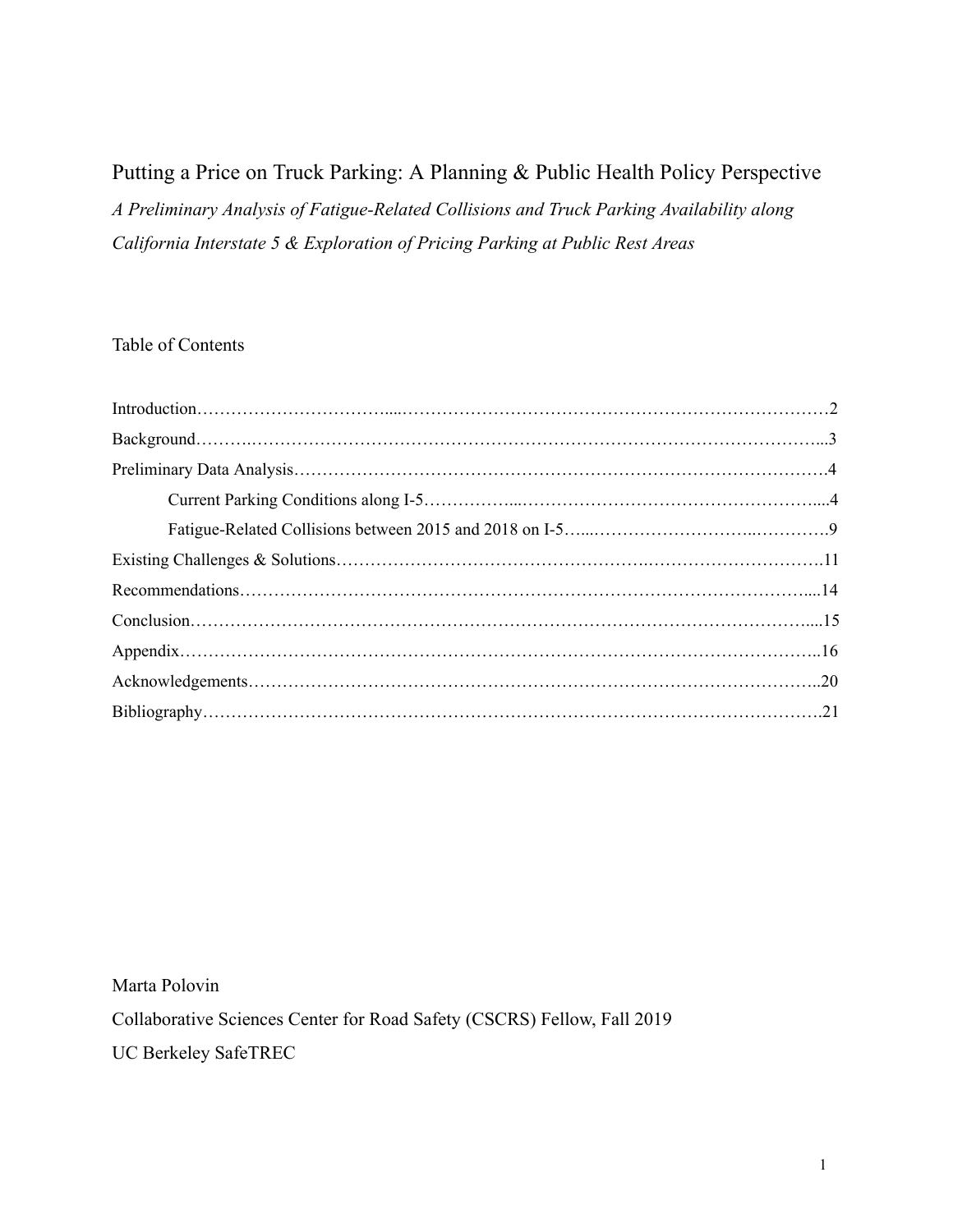#### **Introduction & Problem Statement**

Across the U.S., and particularly in California, transportation practitioners and scholars have identified a lack of freight truck parking (Banerjee et al. 2009; Caltrans 2001; Giuliano et al. 2018; Rodier et al. 2010). With increasing amounts of freight vehicles on the road and limited parking capacity particularly around metropolitan centers, truck operators are faced with mounting safety challenges (Giuliano et al. 2018; Rodier et al. 2010). Furthermore, as many metropolitan areas have limited land capacity (especially in California around major metropolitan areas), it is difficult and costly to build and maintain additional parking inventory for freight vehicles (Giuliano et al. 2018). In addition, approximately ten to twenty percent of large truck or bus collisions involve a fatigued driver; commercial drivers who travel long distances have the highest risk of operating while fatigued (California OTS 2019). The repercussions of operator fatigue, along with parking in potentially prohibited and/or dangerous areas, result in harmful and deadly collisions as documented by numerous state and federal-level reports (Banerjee et al. 2009; Caltrans 2001; Rodier et al. 2010; GHSA 2016; NHTSA 2017). Safety campaigns and regulations have often targeted driver behavior; however, from a systems-based perspective, there is widespread recognition that truck parking is vastly undersupplied and often difficult to find when operators are most in need of rest. In the past few years, private truck stops have established pay-to-park systems due to the growing scarcity of truck parking nationally (Overdrive 2015).

There have also been technological efforts taken to provide parking availability data to drivers for better trip management; however, they have not explored demand-responsive paid parking (ATP 2019). Demand-responsive parking, adjusting the price of parking to match demand, has been explored at the municipal level to assure target parking occupancy rates and to limit vehicle cruising (Shoup 2005). This paper aims to determine how accessible parking is along the I-5 interstate and its relationship to fatigue-related collisions. Additionally, this research will analyze how feasible it would be, from an equity and policy-based perspective, to utilize demand-based pricing at I-5 public rest areas in California. The I-5, the main corridor that connects the greater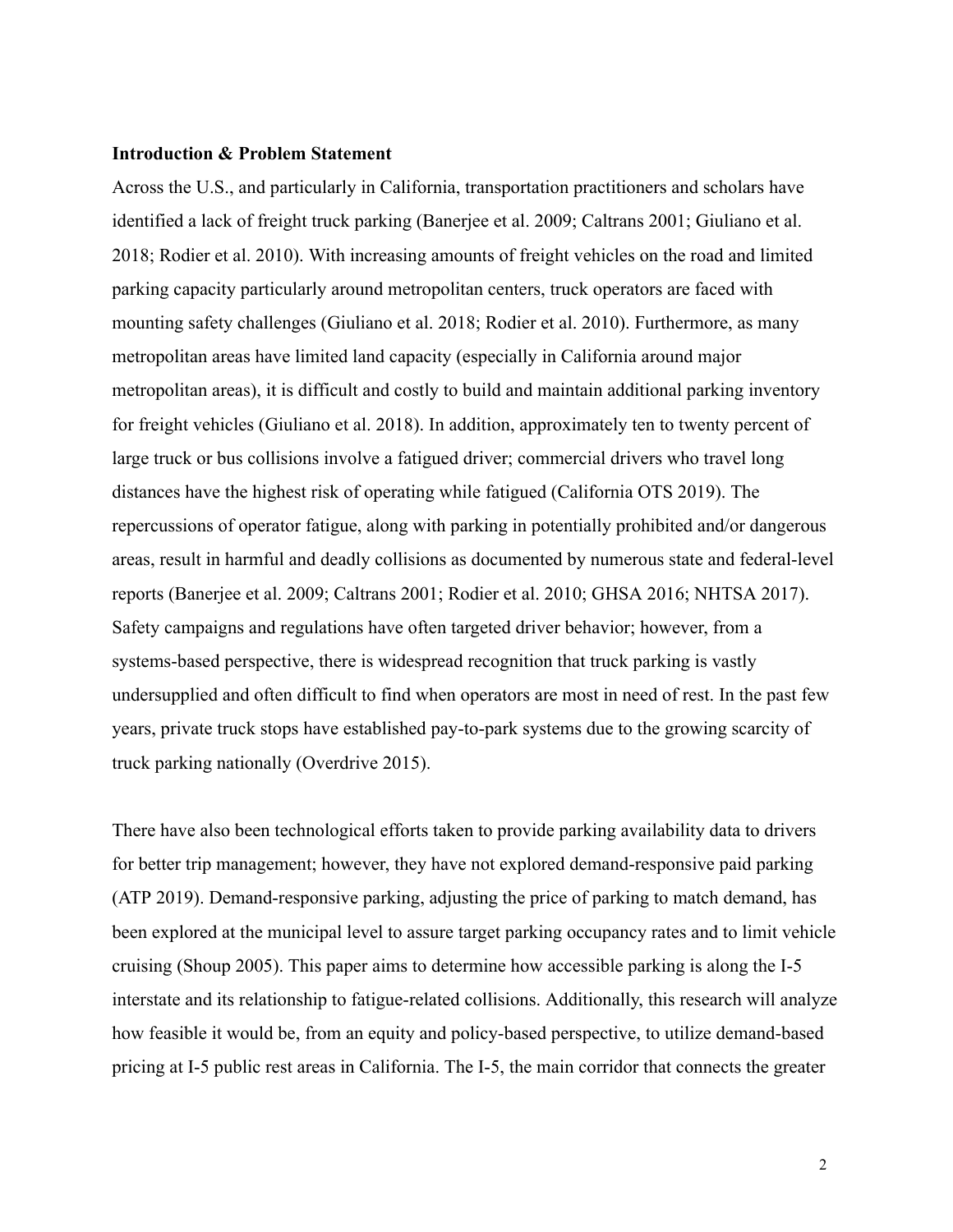Los Angeles region to the Bay Area, currently has the highest shortage of truck parking in the state (Giuliano et al. 2018). By implementing paid parking and adjusting parking rates according to demand, more truck parking could be made available at peak times by potentially increasing parking spot turnover and availability, thus increasing the odds of finding parking for fatigued operators. Collected revenues could possibly be reinvested into building and maintaining truck parking infrastructure. A parking demand management approach towards rest area parking maybe part of a broader public health policy toolkit to address limited truck parking and fatigue-related collisions.

#### **Background**

*Governmental & Systems Overview - How Parking Demand has not Kept up with Supply*  Rest areas were developed during the rise of the national Interstate Highway System around the mid-20th century (Rodier and Shaheen 2007). Their purpose was (and still is) to provide respite for travelers driving long distances, reducing drowsy driving and illegal parking along dangerous corridors (Caltrans 2019). Since then, trucking industries have grown and shifted, outpacing the expansion of rest areas and private truck stops. One study estimated that approximately ten percent of all truck parking spaces were in public rest areas versus ninety percent at commercial truck stops (Chen et al. 2002). This is partly because after the 1960s and 1970s, rest areas have had to compete with other transportation needs seen as more politically pressing (such as road maintenance, traffic congestion and highway safety) to obtain federal funding (Kress and Dornbusch 1991). This lack of guaranteed federal support has resulted in a lack of rest areas nationally and has shifted much of the responsibility and management of these systems onto states.

Further trucking industry deregulation in the 1980s worsened the availability of truck parking overall due to increased demand; more trucking businesses were able to operate under more lax entry regulations (Chen et al. 2002). It was estimated that prior to deregulation, there were only 20,000 motor carriers nationally (Chen et al. 2002). By 2017, this number has increased by 270 percent for a total of 543,061 operators (FMCSA 2018). Additionally, there are federal mandates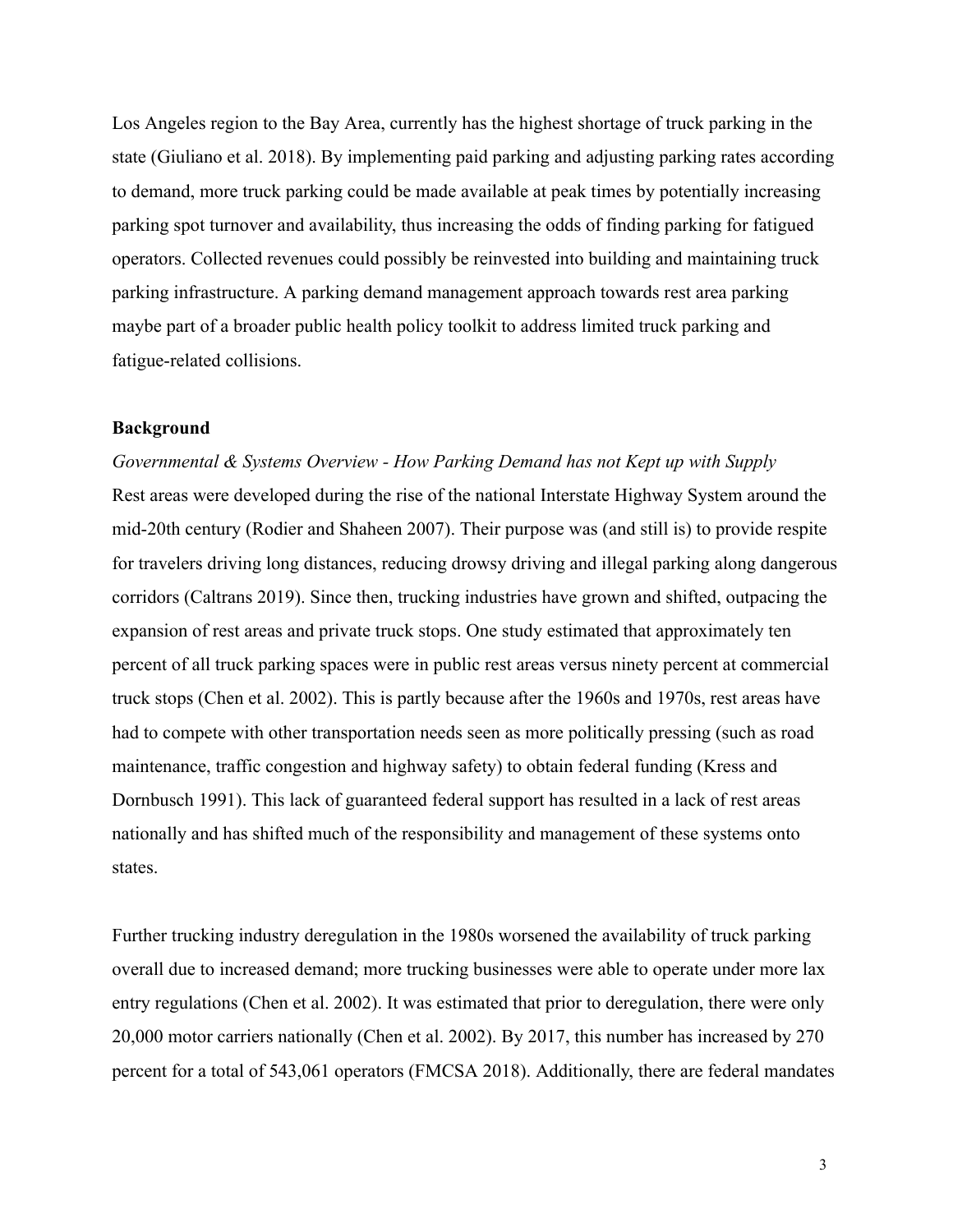(hours of service regulations) that limit the amount of time drivers are allowed to operate for safety purposes. Drivers delivering freight (non-passenger) are allowed to drive for eleven hours after ten consecutive hours off-duty, thus, their vehicles need to be parked somewhere for ten hours (FMCSA 2019). While these regulations are strictly enforced, parking is not guaranteed nor sufficient for these operators to meet these necessary requirements (Martin and Shaheen 2013). These economic conditions, along with federal safety standards, have cemented the need for truck parking. Put simply, nationally and in California, supply has not kept up with demand for many reasons.

The lack of truck parking within California is particularly acute. According to Caltrans's 2020 Freight Mobility Plan, the state's transportation system has some of the highest total freight volumes and boasts some of the most extensive, high capacity freight systems in the nation (Caltrans 2019). According to the Caltrans 2011 Safety Roadside Rest Area Master Plan, each rest area has an average parking space deficiency of twenty spaces (Caltrans 2011). Further, forty-six percent of rest areas along Interstate 5 are predicted to have a deficit of truck parking by 2030 (Caltrans 2011, see Appendix Item A).<sup>1</sup> Of the eighty-seven operational rest areas in California, a majority of them were constructed prior to 1970--thus, there has not been significant expansion of rest areas in four decades (Caltran 2019). Other research efforts have also concluded that California's lack of truck parking, particularly around major corridors like I-5, is significant and poses numerous health and safety risks (Giuliano et al. 2018; Rodier et al. 2010). Parking availability is critical for the safety and wellbeing of truck operators, yet there has been a lack of actions taken to address the overall parking deficit.

#### **Preliminary Data Analysis**

#### *Current Parking Conditions along I-5*

Given that I-5 is one of the busiest freight corridors in the state, this analysis endeavors to further illustrate the need for truck parking in the state of California by using data collected by Caltrans and the California Highway Patrol (CHP) on fatigue-related collisions. I-5 is nearly eight hundred miles long and passes through sixteen counties within California, stretching from the

<sup>&</sup>lt;sup>1</sup> Caltrans calculated these figures using modeling data from the Highway Design Guide.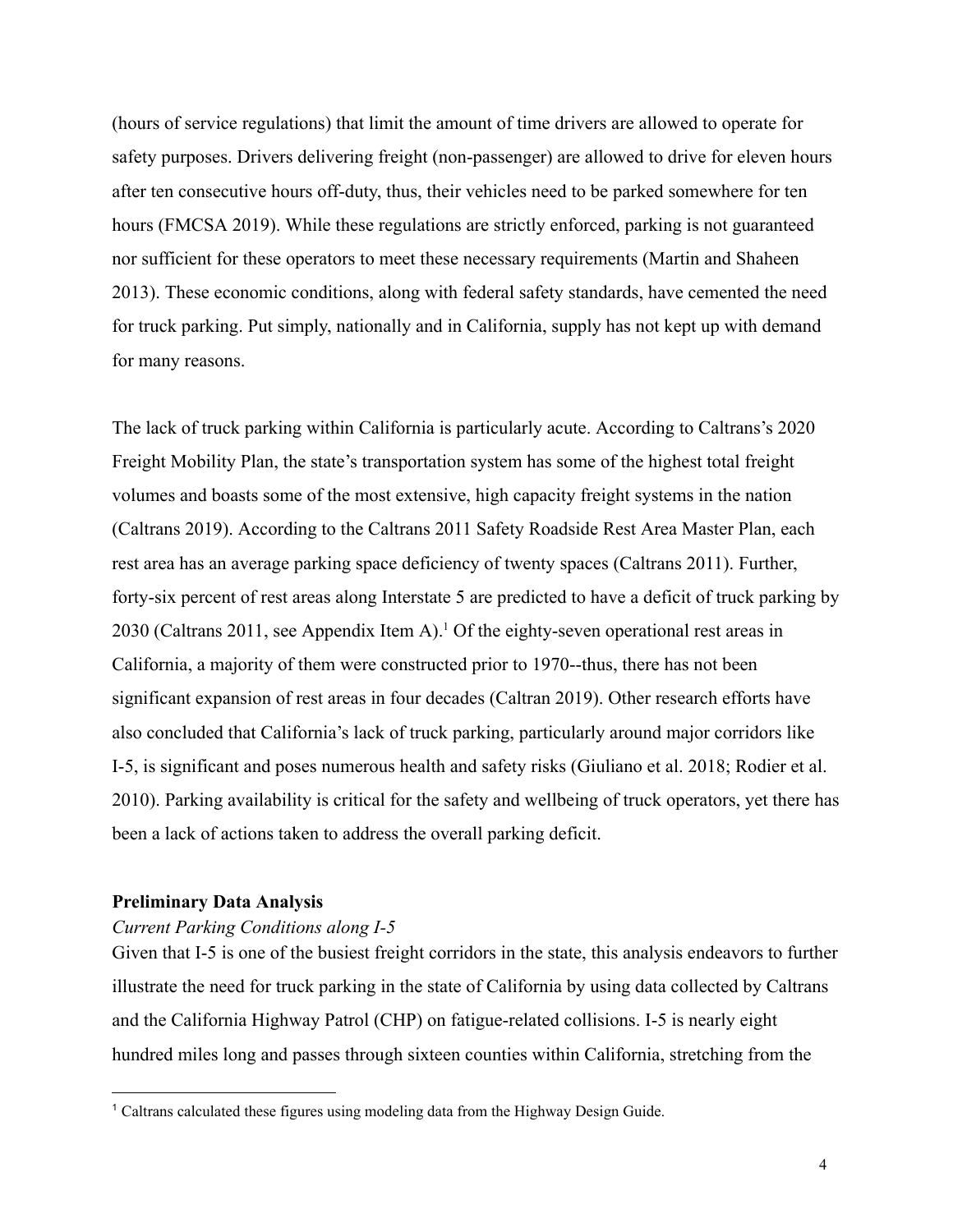southern border between Mexico and the U.S. all the way to Oregon. Within California, I-5 provides crucial connections between large metropolitan areas like Los Angeles, Sacramento, San Diego, and the Bay Area broadly. Given its role in linking these megaregions and economic hubs, there is significant truck traffic volume on I-5. Per Caltrans's traffic volumes census there are well over one hundred thousand trucks driving daily on I-5 (see Figure 1).<sup>2</sup> When visualized, it is clear that there are regional differences in terms of truck volumes, which help show clear trends in parking demand. San Joaquin County by far has the highest volumes (likely due its position near the Bay Area), followed by Sacramento and Los Angeles counties.

Needless to say, given the current capacity and anticipated industry growth, there are significant parking challenges particularly in high-volume, more urbanized areas. As mentioned prior, by Caltrans's estimates, nearly half of all rest areas on I-5 will have parking deficits in approximately ten years (see Appendix Item A). Overall, there are twenty-eight rest areas immediately adjacent to I-5 (and if counting rest areas serving both northbound and southbound directions, there are only sixteen in total). Using truck stop data gathered from Caltrans, along with data from truck stop search engine "Truck Master Fuel Finder," "Allstays", and "American Truck Parking,"<sup>3</sup> there are an estimated 46 truck stops adjacent to  $I-5<sup>4</sup>$ 

<sup>2</sup> See Appendix Item D for a comparison of 2015 freight volumes on I-5 to 2018.

<sup>&</sup>lt;sup>3</sup> Caltrans truck stop data was incomplete, therefore it was necessary to use a private search engine to verify truck stop data. In addition, all data collected were verified via online search and referring to up-to-date aerial imagery from Google Maps to ensure accuracy.

<sup>4</sup> Rest areas refer exclusively to truck parking that is publicly managed by Caltrans, whereas truck stops refer to parking that is privately owned and operated.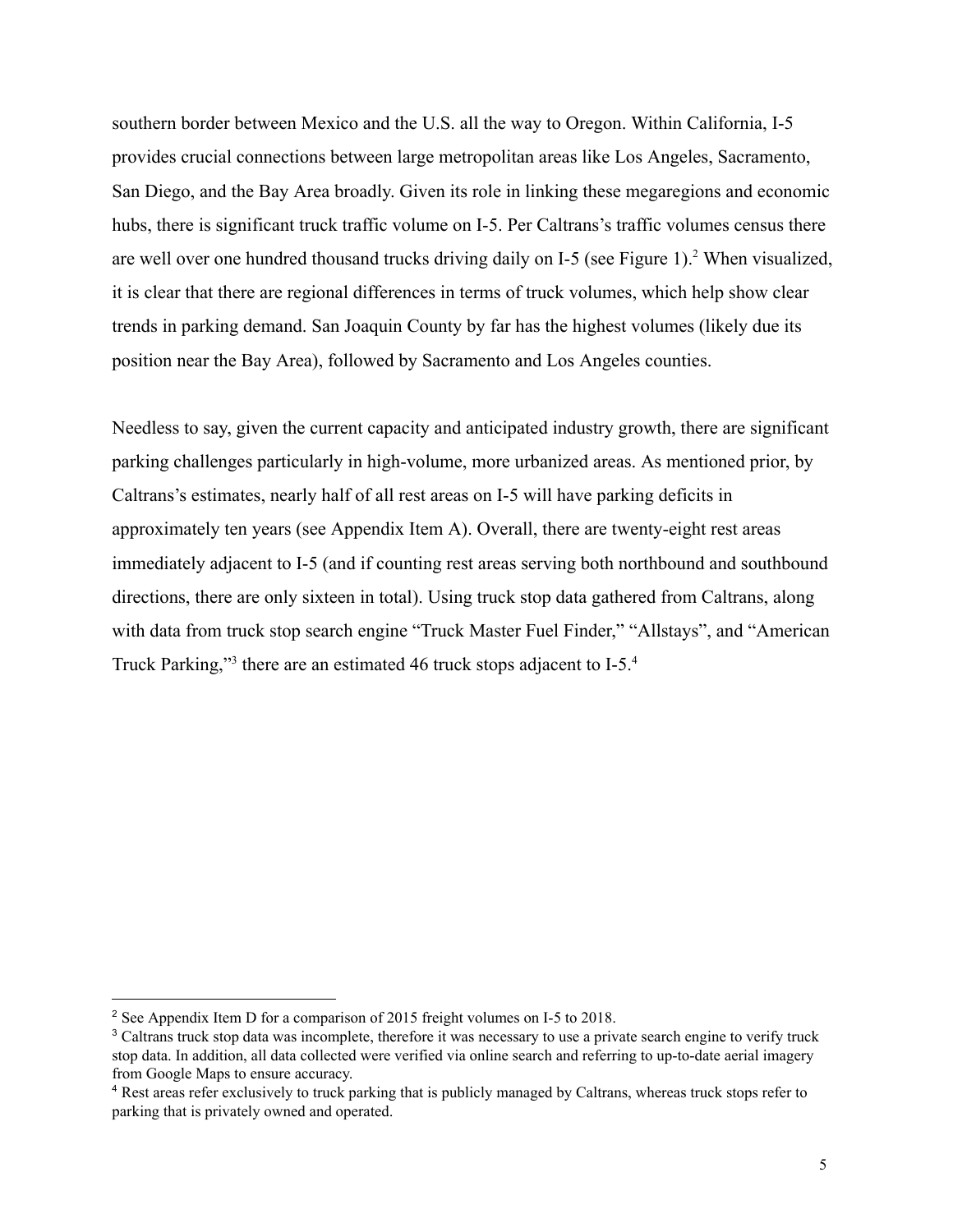

Figure 1. 2018 Average Annual Daily Truck Traffic Counts on I-5 by County

Source: Caltrans Traffic Census, 2018. Counts are calculated for vehicles with 5+ axles and averaged by county. Data not available for Stanislaus county.

In total, there are 746 rest area parking spaces versus approximately 3890 truck stop parking spaces; rest areas roughly comprise 19% of the total parking supply along I-5 (see Figure 2 and Appendix Item B). It is important to emphasize that, broadly, privately-owned and operated truck stops manage a majority of the total truck parking supply in the U.S.; research has also found that drivers, in general, prefer to park at truck stops due to the wider breath of amenities that traditional rest areas do not supply (i.e. fuel, showers, dining and etc.)(Chen et al. 2002). Thus,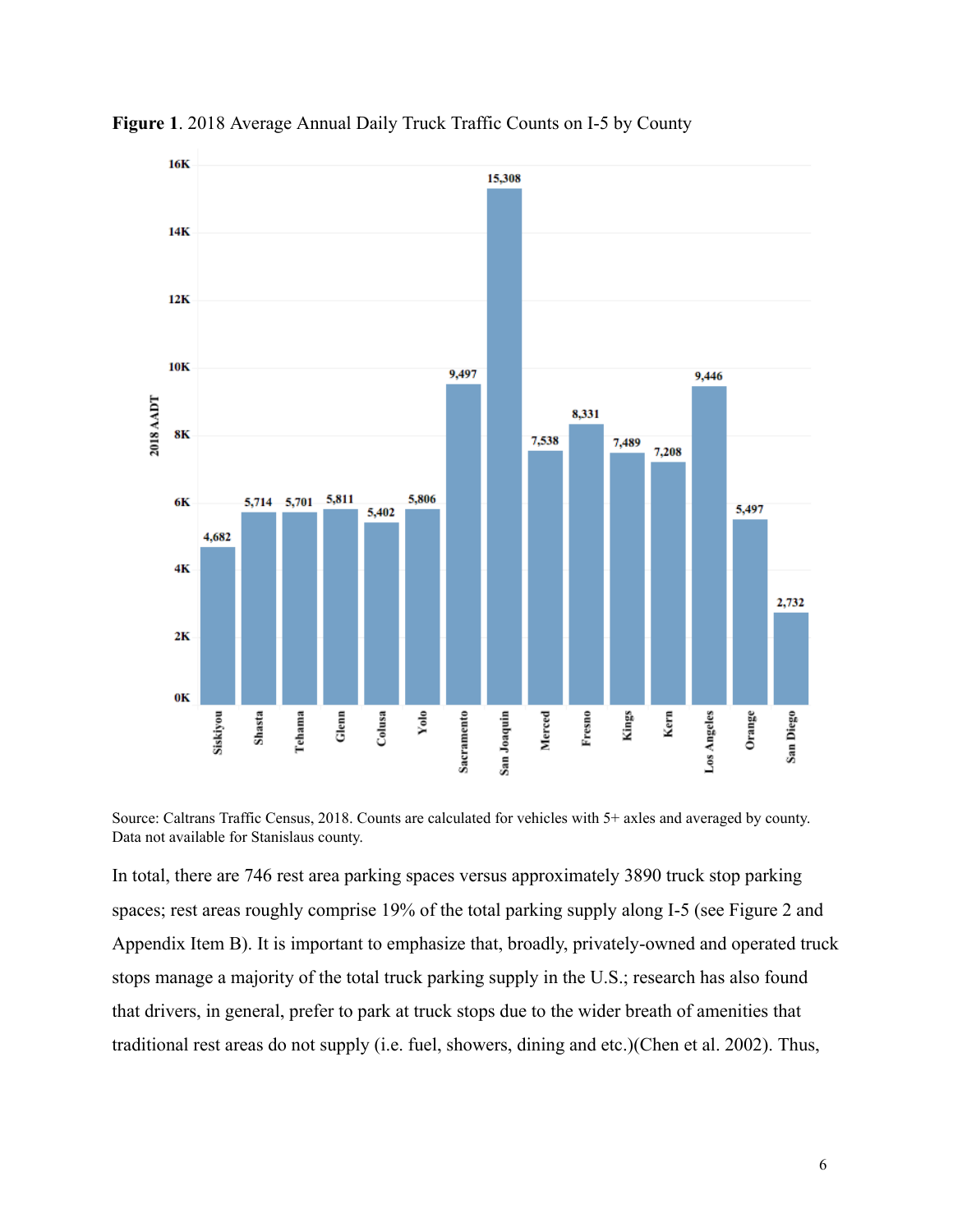this is not necessarily a surprising finding but does showcase the crucial role truck stops plays in providing parking access for drivers needing rest.



**Figure 2.** Total Estimated Supply of Truck Parking along I-5 by County (North to South)

Source: Caltrans rest area parking data, 2019 & Caltrans truck stop data, 2019. Caltrans truck stop data was cross-verified using data from Truck Master Fuel Finder 2011, Allstays 2019 and Google Maps 2019. Rest areas numbers reflect rest areas that may be temporarily closed. Actual truck stop parking numbers may be higher or lower as parking counts are difficult to report for unpaved lots. Parking counted if within 1 roadway mile of I-5.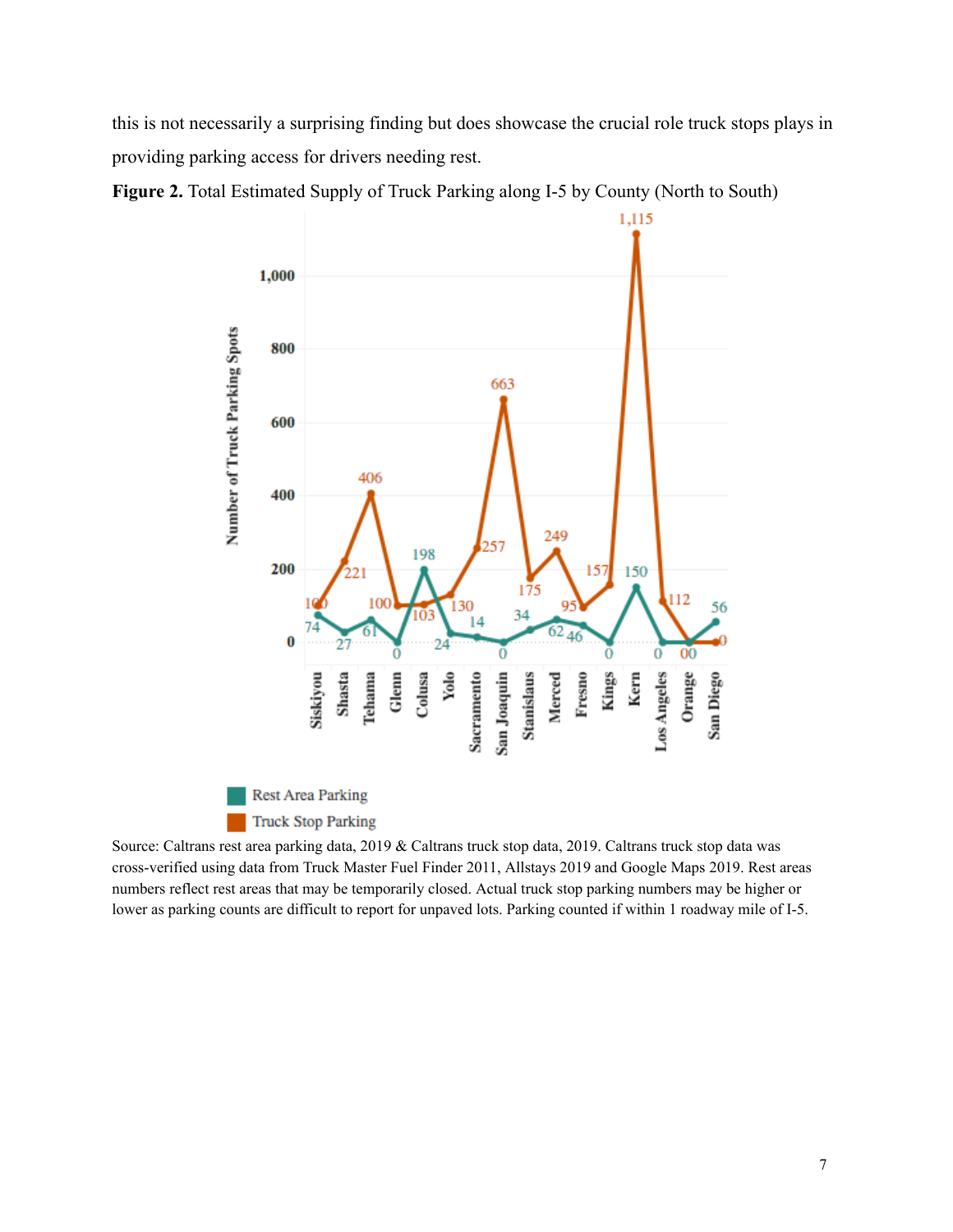



Source: Caltrans rest area parking data, 2019 & Caltrans truck stop data, 2019. Caltrans truck stop data was cross-verified using data from Truck Master Fuel Finder 2011, Allstays 2019 and Google Maps 2019. Rest areas numbers reflect rest areas that may be temporarily closed. Actual truck stop parking numbers may be higher or lower as parking counts are difficult to report for unpaved lots. Parking counted if within 1 roadway mile of I-5.

There are strong disparities in overall parking supply between counties (see Figures 2 and 3). Notably, some of the counties with the highest freight volumes on I-5 (like Los Angeles, Orange, Sacramento and San Diego counties) have the lowest truck parking availability. Kern County, which includes the City of Bakersfield, has the highest number and density of truck parking per mile along I-5, followed by San Joaquin County (which is nearest to the Bay Area, but is largely rural). On the other hand, Los Angeles and Orange counties do not have any rest area parking whatsoever despite having high freight traffic volumes (particularly Los Angeles); and Orange county does not have any easily accessible truck parking from I-5. These disparities may have to do with the difficulty and cost of developing truck parking in more urbanized areas (Giuliano et al. 2018). Per Caltrans, building new rest areas between Sacramento and San Diego is a high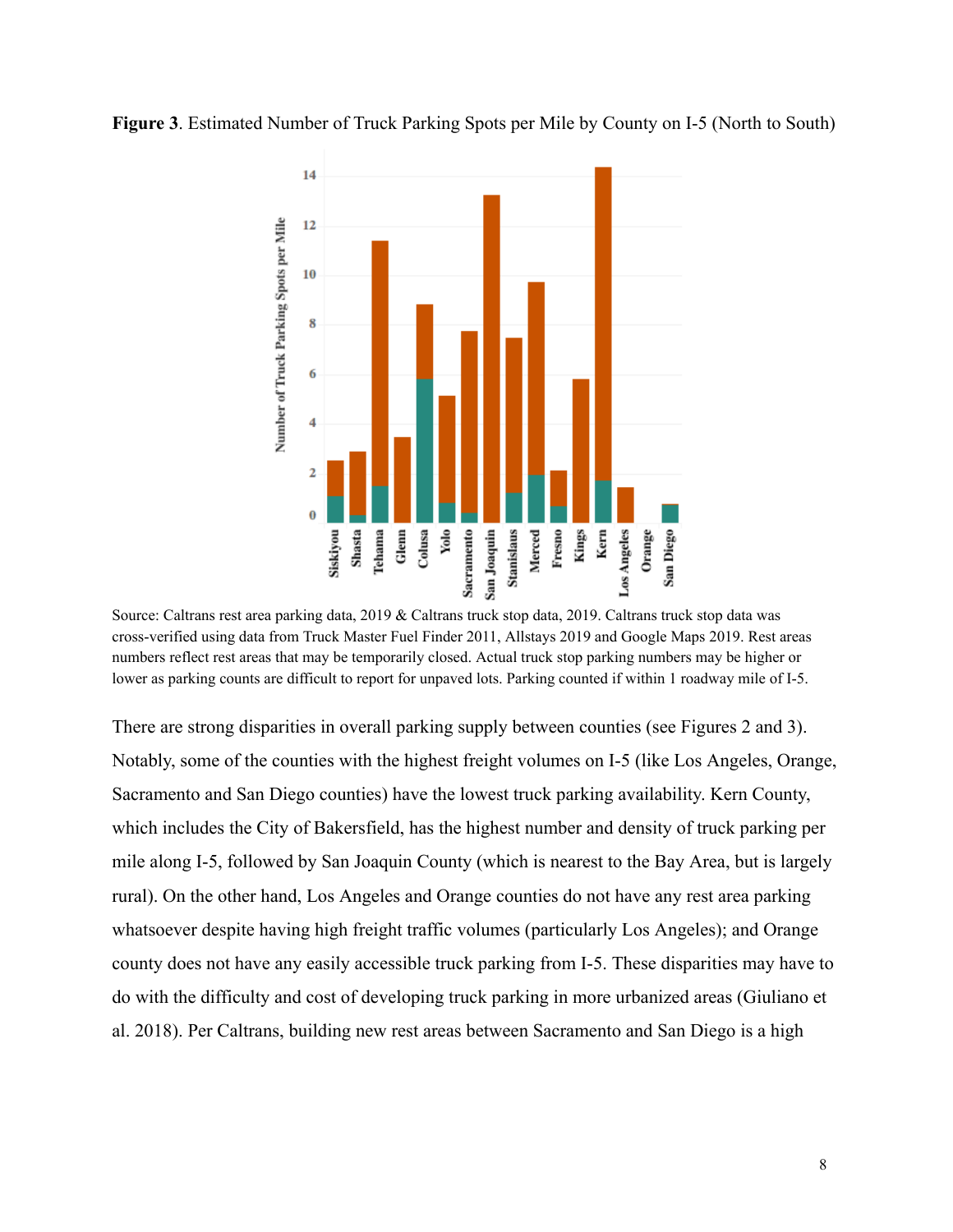priority (Caltrans 2011). Overall, from this analysis, there seems to be stark differences not only in public versus private supply, but also with regards to rural and urban areas.

#### *Fatigue-Related Collisions between 2015 and 2018 on I-5*

In order to further understand how a lack of parking may be affecting the safety of drivers and those sharing the road with them, a preliminary collision data analysis was conducted. Using the methodology from Banerjee et al. 2009, truck collision data from California Highway Patrol (CHP) Statewide Integrated Traffic Records System  $(SWITRS)^5$  was analyzed to determine which collisions classified as fatigue-related. There are two primary ways of classifying fatigue-related collisions, either as a "strict definition" or "expanded definition." Using these definitions, from 2015 from 2018, there were thirty-six fatigue related truck collisions on I-5, comprising a small percentage of all truck-involved collisions (see Appendix Item C and Figure 4 ). There were forty-nine reported injuries and six fatalities as a result of truck operator fatigue. Overall, Los Angeles county has the highest number of fatigue-related collisions while having some of the lowest parking availability and highest freight volumes (see Figures 4, 3 and 1). Additionally, Los Angeles county was the only county where fatalities were reported. Conversely, San Joaquin county only had one reported fatigue-related collision despite having the highest freight volumes (it also had one of the highest truck parking to mile ratios). There were two reported collisions for Kern county which had the most ample truck parking supply in total and per mile.

<sup>&</sup>lt;sup>5</sup> SWITRS data was accessed using UC Berkeley SafeTREC's Transportation Injury Mapping System.

<sup>6</sup> From Banerjee et al. 2009, for the strict definition, the primary collision factor was "fell asleep" or driver was reported as being fatigued. The expanded definition includes,"Those in which the party was at fault, was not drunk or speeding, experienced no vehicle defect, and either ran off the road, crossed into an opposing lane or struck another vehicle/fixed object between the hours of 2 a.m. and 6 a.m. or 2 p.m . and 4 p.m."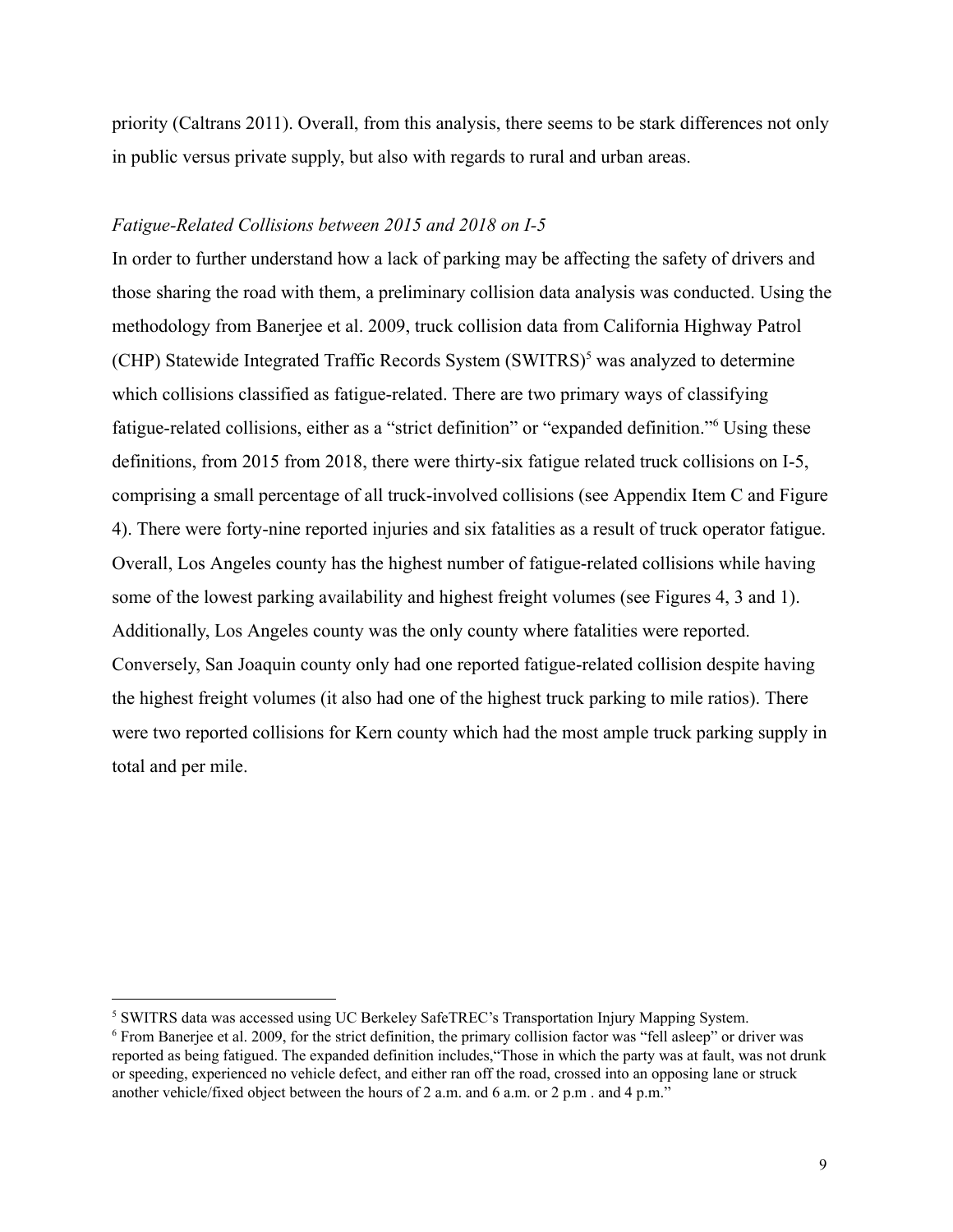



**Figure 5.** Truck Operator Fatigue-Related Collisions & Rest Area Parking Spots per Mile



Source: CHP SWITRS Data, 2015-2018. Accessed using UC Berkeley SafeTREC TIMS. Caltrans data, 2019.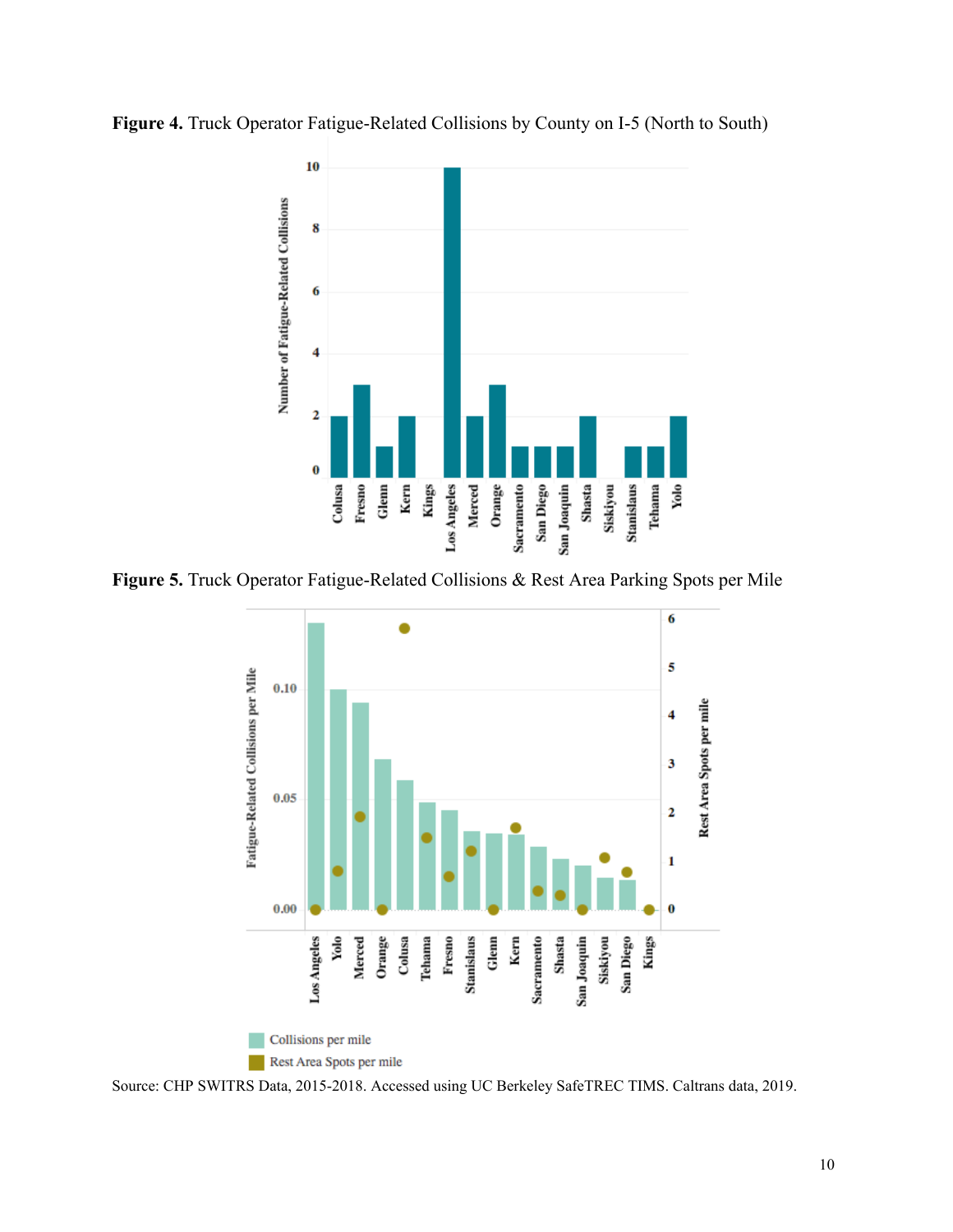When testing for correlations between number of fatigue-related collisions and parking supply on a county-level, there were weak negative correlations between parking supply (rest area parking and total parking) and the number of reported fatigue-related collisions generally; however, given the size of the dataset these figures were not significant. Despite this, Figure 5 helps illustrate the relationship between fatigue-related collisions and the number of rest area parking spots on a per mile basis. From this visualization, Los Angeles and Orange counties have some of the highest fatigue-related collisions per mile, but do not have any rest areas (and also have very few truck stop parking options). San Joaquin county has a lower number of fatigue-related collisions and no rest areas, however, it contains far more truck stops which could be a critical factor in reducing collision rates.

Further analysis and data gathering on I-5 is required to fully determine the relationship between operator fatigue and parking availability for a more comprehensive and nuanced picture. It is well-documented that fatigue-related collisions are underreported, but tend to be more severe (Banerjee et al. 2009). One study estimated that fatigue may actually play a role in about ten percent of all collisions (Owens et al. 2018). Thus, these findings may not be fully representative of the impact of poor parking availability and operator fatigue. Moving forward, it is important to mention that Caltrans's criteria for rest area expansion utilizes these following factors: illegal parking, rest area spacing, truck stop location, site remoteness, parking deficiencies and traffic volume. However, Caltrans does not utilize traffic safety data on fatigue related collisions which could be an essential component in helping determine parking need.

#### **Challenges & Solutions**

#### *Proposed Solutions towards Addressing the Lack of Truck Parking*

Due to financial and budgetary constraints, the state of California cannot build more rest areas. Yet, there are legal barriers towards allowing commercial activity in public rest areas; in other words, the state of California cannot allow commercial activities at rest areas (Caltrans 2011). Vending machines are the only commercial operations allowed under the Randolph-Sheppard Act (Caltrans 2011). This federal legislation was partly intended to eliminate possible financial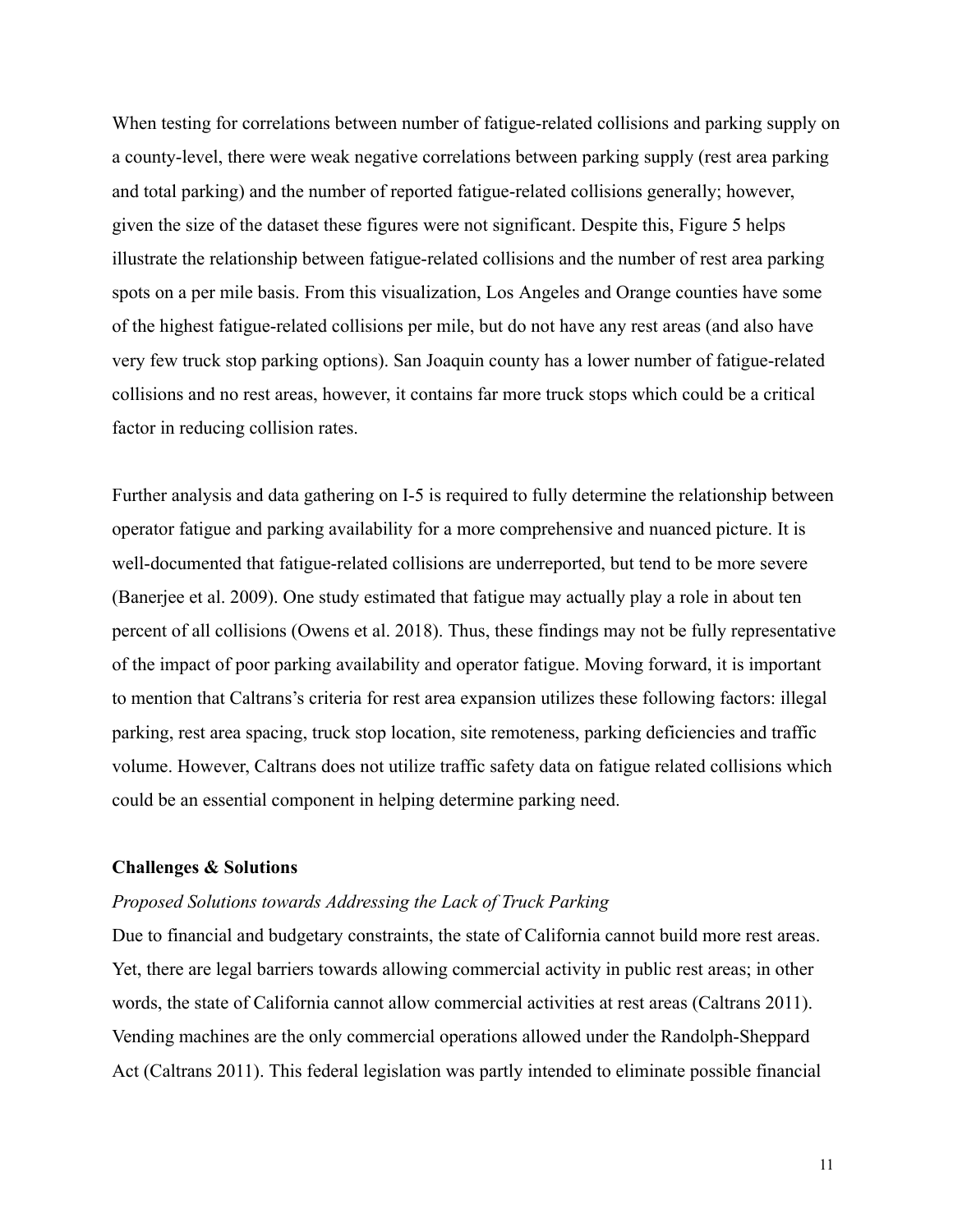barriers for drivers needing rest (Kress and Dornbusch 1991). However, with the limited federal funding sources for rest areas, state agencies have limited options for maintaining rest areas, improving services and developing further infrastructure. Efforts made towards dismantling this constraint have largely been unsuccessful due to lobbying efforts from the private sector fearing additional competition. For example, in 2012, California bill AB 2485 proposed allowing commercial activities at rest areas but was soundly defeated in the initial committee hearing phase (NATSO 2012). Such setbacks have pushed transportation agencies towards public-private partnerships.

Given the need for more truck parking nationally and state-wide, the United States Department of Transportation (USDOT) and Caltrans explored opportunities for private-public partnerships through the Federal Interstate Oasis Program under 2005 SAFETEA-LU legislation (Caltrans 2019; FHWA 2006). By entering into a private-public partnership through the Oasis program, Caltrans and other state agencies can leverage private dollars and management expertise to build out further rest stop infrastructure without violating federal laws against commercial activity at public rest areas. Allowing commercial activity at public rest areas could help alleviate funding problems for maintaining, improving and expanding parking access. However, in the past, Caltrans has had difficulty in building truck parking facilities due to contractor and financial difficulties (Dornbusch et al. 2009). Additionally, of the eleven rest areas on I-5 that require expansion to meet 2030 parking demand, five of them cannot build more parking due to physical land constraints or legal issues.

Outside of expanding facilities, there has been significant research and investment in providing truck operators forecasted and dynamic parking availability data. Crowd-sourced online sites, apps and databases like "Truck Path" and "American Truck Parking," provide truck operators novel ways in which to access parking information which can alleviate the search for parking (American Truck Parking 2019 ). Technological innovations like these may play an important role in reducing fatigue-related collisions; however, these systems cannot actively manage parking demand nor improve the odds of finding parking unless the operator pays to reserve. Operators also must rely on a capable phone or device in order to access these data, which may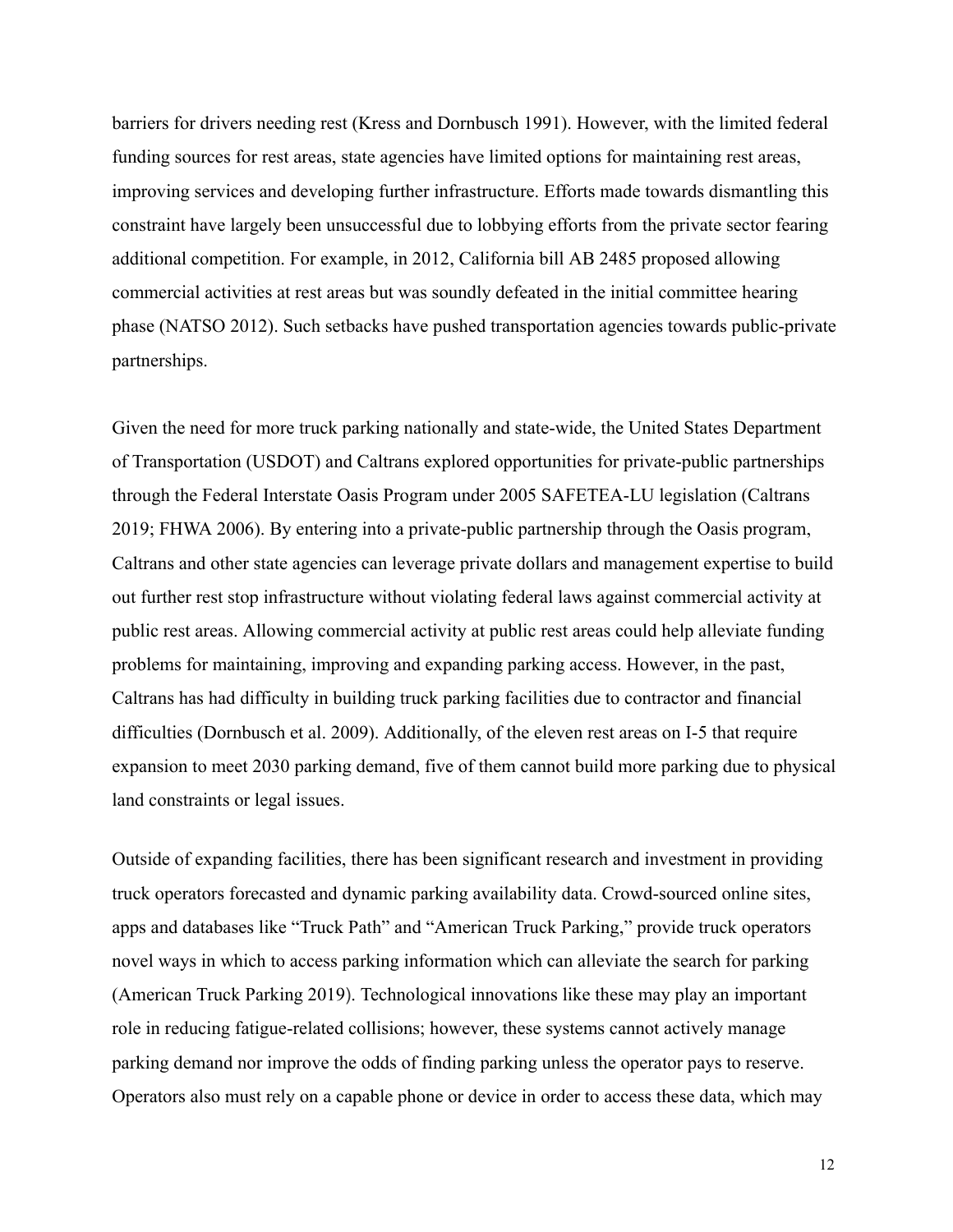pose a burden to those who, for example, do not have time to pull over and search or who have poor cell service in more remote areas. Furthermore, these databases cannot provide agencies the funds to further improve or expand truck parking in public rest areas. Fundamentally, these innovations are an exciting step forward and showcase the potential of technology in addressing transportation issues.

#### *Lessons from the Private Sector on Pricing Parking*

State agencies like Caltrans are not alone in facing difficulties in further developing parkingtruck stops also face hurdles in expanding, especially in urban areas with greater demand (Giulano et al. 2018). Given these constraints, major truck stop chains like Pilot Flying J, TravelCenters of America Petro and Love's have begun implementing paid truck parking reservations in recent years (Overdrive 2015). These reservation systems have largely been implemented in places with high demand, essentially where it would be financially feasible (Boris and Johnson 2015). For instance, several truck stops along I-5 have reserved parking due to the expected high volumes of large trucks. Overall, the introduction of priced reservation systems is a huge shift from the traditional paradigm of free parking for vehicles.

However, the introduction of priced reservation systems has not been without controversy. Many have raised important concerns and questions regarding additional cost burdens for truck operators. As stated by one truck driver in a blog, "We are either drivers or owner-operators and none of us want to lose money as we drive down the road"(TruckerNews 2018). The trucking industry, due to deregulation in the 1980s, has gotten more competitive and difficult in the past few decades for operators. Consequently, lower wages and longer hours have become the norm (Belzer 2000). The national average wage, per one online source, is approximately \$65,000- and this figure fails to capture that many of these drivers likely work seventy hours a week (the federal limit) (ZipRecruiter 2019; FMCSA 2019) . Keeping these broader equity concerns in mind, when drivers were surveyed in 2015, nearly fifty percent stated they would not be willing to pay for reserved parking, followed by twenty percent willing to pay up to five dollars and another twenty percent willing to pay up to ten dollars (Boris and Johnson 2015). This study also found that approximately fifty percent of drivers surveyed believed the motor carrier should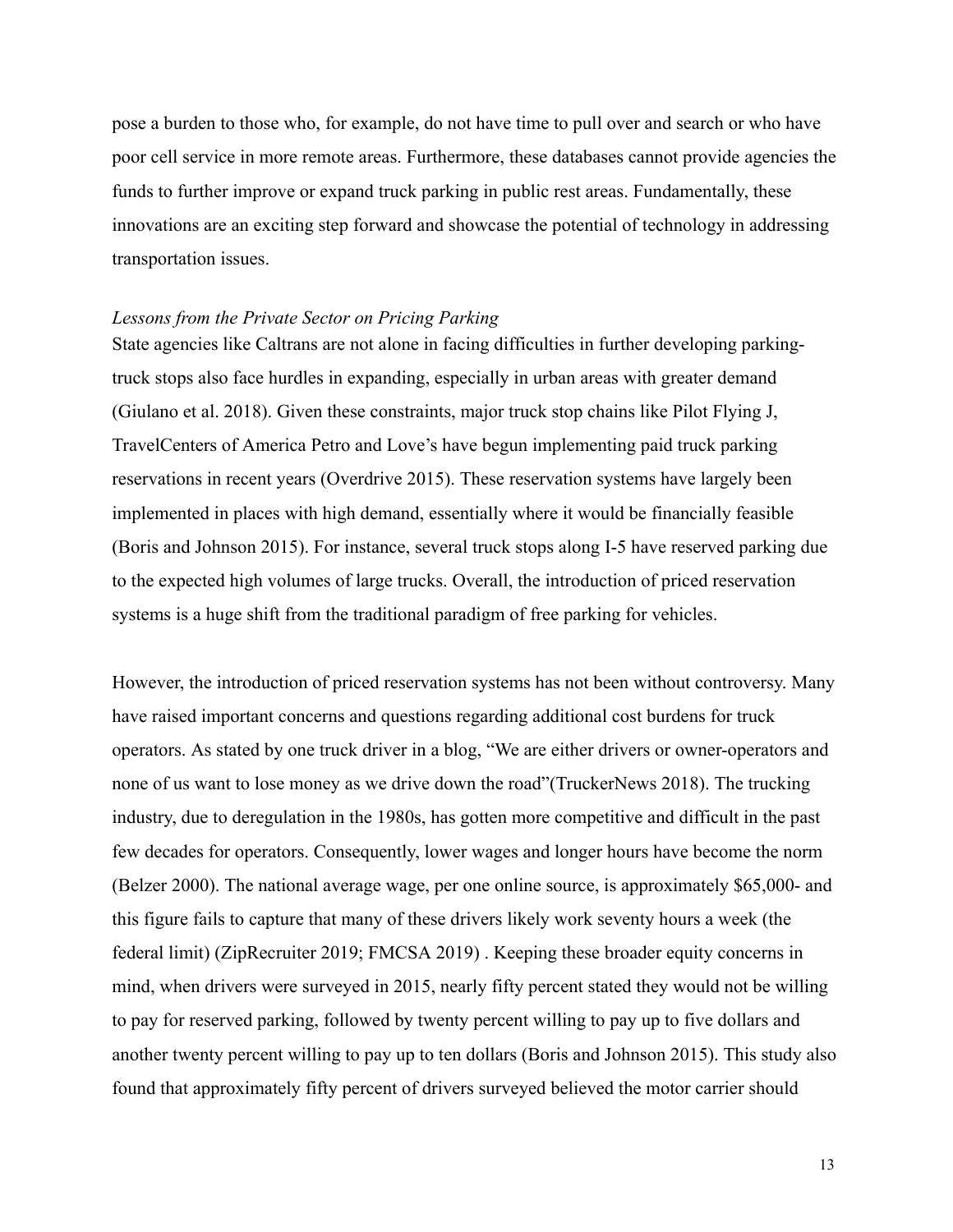cover the costs of parking fees.<sup>7</sup> Charging for something that has historically been free poses numerous transportation equity challenges about who ultimately pays and how. Yet, according to a news report from Transport Topics, it was estimated by an industry expert that drivers lose \$4,600 per year and fifty-six minutes a day just looking for parking (Transport Topics 2019). Despite the unpopularity of paying for truck parking, there seems to be some recognition that having access to parking is more important than free parking, even if it means paying sometimes, "Pay to parking equals peace of mind"(TruckerNews 2018). Particularly in areas with limited truck parking and high demand, paying to have guaranteed parking is one way of assuring spots to operators who need them most. Moving forward, pay-to-reserve truck parking systems are likely to become the widespread norm, particularly where supply is extremely difficult and costly to build.

#### **Recommendations**

#### *Why Pricing Parking at Public Rest Areas Should be Explored*

The previous section briefly described some of the proposed and current solutions towards improving parking supply and how the private sector has begun pricing parking. Given the high costs to operators to search for parking and the safety risks of not finding parking before fatigue sets in, not having access to available parking on high volume corridors, like I-5, is a public health hazard. Caltrans has already extensively explored private-public partnerships in order to allow for commercial activities at rest areas, thus, studying the impacts and benefits of priced parking should be a priority (given the precedents set by the private sector). Notably, under the Federal Interstate Oasis Program, it explicitly states that, "Parking space should be free of charge"(FHWA 2006). This is presumably to ensure that truck operators have access to parking; however, it does not take into account access to parking when supply is limited and demand is high (like in Los Angeles county). Despite the costs of implementation and possible political and legal barriers, exploration of paid parking is worthwhile.

 $<sup>7</sup>$  Motor carrier refers to the operator's company/employer. Additionally, it is important to note that many drivers are</sup> owner-operators and, thus, own small trucking operations. Paid parking can disproportionately burden small business owners if motor carriers are solely mandated to pay parking fees.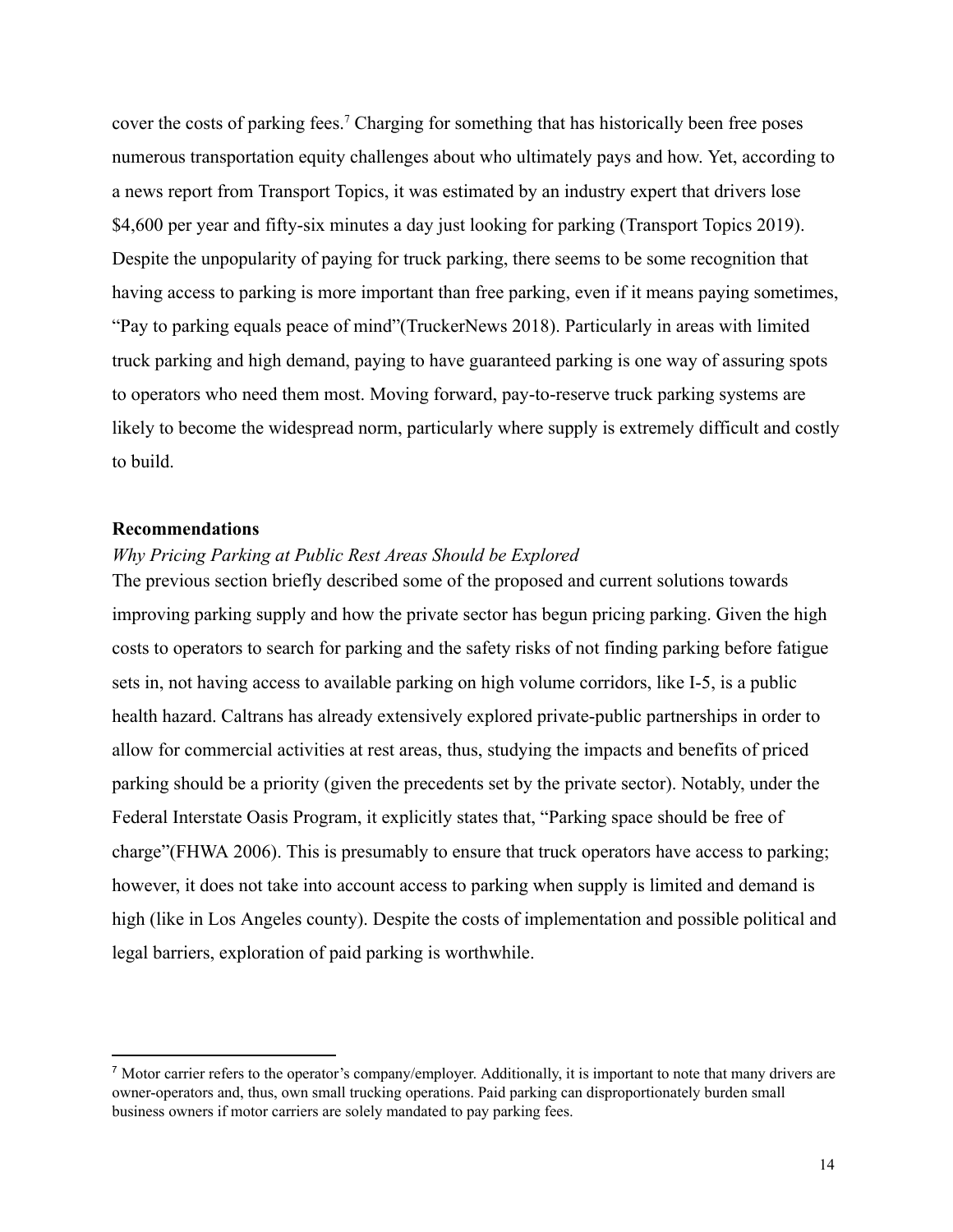Moreover, program design and management is key for pricing truck parking at public rest areas. For example, the City of San Francisco implements a successful program called "SFpark" which adjusts on-street parking meters on the basis of demand (SFMTA 2019). From a truck parking perspective, it may be valuable to emulate San Francisco's demand-responsive pricing along with private truck stops' reservation models. However, there is a key difference between these two approaches: the first aims to improve occupancy more broadly, while the second aims to guarantee parking. Each has its pros and cons. For example, if aiming for occupancy, all truck parking at a rest area should be priced in order to deter a sufficient amount of operators from parking so there is always some availability. Conversely, reservation systems allow those who have planned ahead of time to find parking, while those who do not reserve ahead of time may not be able to find parking (even if willing to pay for a reserved spot). In sum, future studies will need to carefully assess and design programs so as to ensure greater parking availability for fatigued operators.

Overall, Caltrans has faced numerous financial challenges in building new rest area facilities, and so pricing parking at current rest areas with high enough demand could assist with future development of parking and maintenance of existing areas. Given total freight volumes, parking supply and fatigue-related collisions, rest areas in or near Los Angeles, Orange, Fresno and Sacramento counties along I-5 could be good candidates for a pilot study on priced parking. Generally, areas near and in major urban centers that experience the highest parking deficiencies are where operators will be the most willing to pay for parking. Caltrans should invest in and further study the feasibility of pricing truck parking in high-demand rest areas while also conducting a more in-depth equity analysis to determine potential impacts and benefits to operators.

#### **Conclusion**

This paper has discussed truck parking supply and fatigue-related collisions along one of the busiest freight corridors in the state, while also addressing the feasibility of implementing paid parking at California's rest areas. Priced parking can be used as a regulatory tool to help reduce collisions and improve safety outcomes along highway systems. Given the legal, program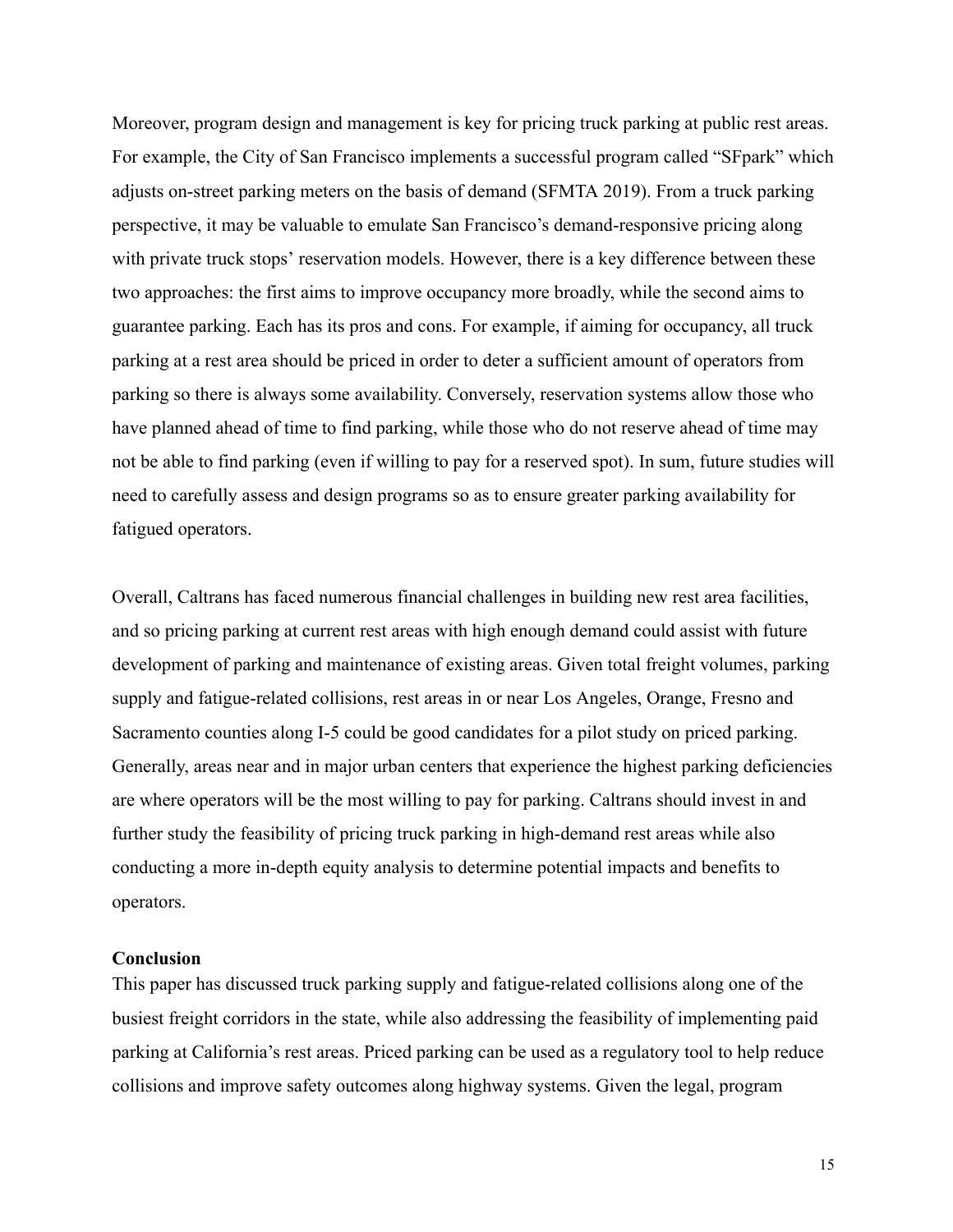design, technological and equity challenges, further study and discussion is required. As parking supply around the I-5 remains static while demand increases, the current and future safety implications are tremendous. These findings have hopefully provided useful context for the consideration of paid parking as part of a multi-pronged strategy to help manage limited parking supply—to ultimately help inform decision-makers in reducing operator fatigue-related collisions and enhancing road safety systems.

### **Appendix**

| County     | <b>Rest Area</b>     | <b>Current</b><br><b>Truck</b><br>Parking | 2030<br>Parking<br>Demand<br>Projections | Able to<br><b>Add More</b><br>Parking at<br><b>Current Site*</b> | Urban<br><sub>or</sub><br>Rural<br>Area | <b>Expected</b><br><b>Deficit</b> |
|------------|----------------------|-------------------------------------------|------------------------------------------|------------------------------------------------------------------|-----------------------------------------|-----------------------------------|
| Shasta     | O'Brien NB           | 9                                         | 14                                       | ${\bf N}$                                                        | Rural                                   | Deficit                           |
| Shasta     | Lakehead SB          | 18                                        | 24                                       | Y                                                                | Rural                                   | Deficit                           |
| Siskiyou   | Weed Airport NB      | 18                                        | 26                                       | N                                                                | Rural                                   | Deficit                           |
| Siskiyou   | Weed Airport SB      | 18                                        | 27                                       | Y                                                                | Rural                                   | Deficit                           |
| Siskiyou   | R.E. Collier NB & SB | 38                                        | 16                                       | $\frac{1}{2}$                                                    | Rural                                   | No Deficit                        |
| Tehama     | Lt. John Helmick NB  | 11                                        | 16                                       | Y                                                                | Rural                                   | Deficit                           |
| Tehama     | Lt. John Helmick SB  | 13                                        | 13                                       | $\overline{a}$                                                   | Rural                                   | No Deficit                        |
| Tehama     | Herbert S. Miles NB  | 14                                        | 24                                       | Y                                                                | Rural                                   | Deficit                           |
| Tehama     | Herbert S. Miles SB  | 23                                        | 20                                       | L,                                                               | Rural                                   | No Deficit                        |
| Colusa     | Maxwell NB           | 44                                        | 11                                       | Y                                                                | Rural                                   | No Deficit                        |
| Colusa     | Maxwell SB           | 44                                        | 10                                       | $\overline{a}$                                                   | Rural                                   | No Deficit                        |
| Colusa     | <b>Willows NB</b>    | 55                                        | 12                                       | ÷,                                                               | Rural                                   | No Deficit                        |
| Colusa     | Willows SB           | 55                                        | 24                                       | $\overline{a}$                                                   | Rural                                   | No Deficit                        |
| Sacramento | Elkhorn SB           | 14                                        | 12                                       | L,                                                               | Urban                                   | No Deficit                        |

**Appendix Item A**. Table of Current Supply of Rest Area Parking for Trucks along Interstate 5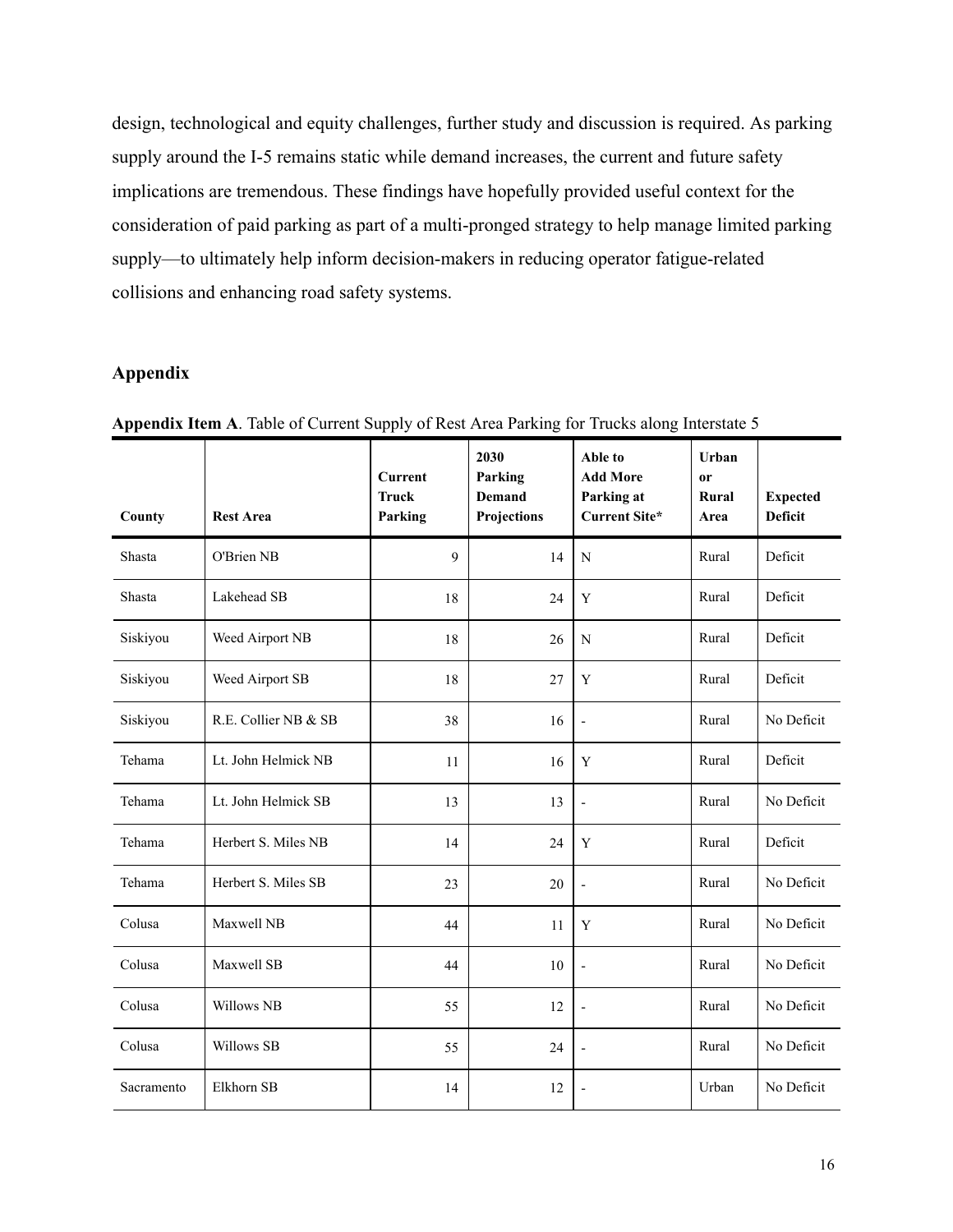| Yolo       | Dunnigan NB            | 12 | 16 | N                        | Rural | Deficit    |
|------------|------------------------|----|----|--------------------------|-------|------------|
| Yolo       | Dunnigan SB            | 12 | 20 | N                        | Rural | Deficit    |
| Fresno     | Coalinga-Avenal NB     | 23 | 45 | N                        | Rural | Deficit    |
| Fresno     | Coalinga-Avenal SB     | 23 | 38 | N                        | Rural | Deficit    |
| Kern       | Tejon Pass NB          | 44 | 57 | Y                        | Rural | Deficit    |
| Kern       | Tejon Pass SB          | 40 | 37 | $\overline{\phantom{a}}$ | Rural | No Deficit |
| Kern       | <b>Buttonwillow NB</b> | 33 | 31 | $\overline{\phantom{a}}$ | Rural | No Deficit |
| Kern       | <b>Buttonwillow SB</b> | 33 | 33 | Y                        | Rural | No Deficit |
| Merced     | John Chuck Erreca NB   | 31 | 25 | $\overline{\phantom{a}}$ | Rural | No Deficit |
| Merced     | John Chuck Erreca SB   | 31 | 23 | $\overline{a}$           | Rural | No Deficit |
| Stanislaus | Westley NB             | 18 | 28 | Y                        | Rural | Deficit    |
| Stanislaus | <b>Westley SB</b>      | 16 | 37 | Y                        | Rural | Deficit    |
| San Diego  | Aliso Creek NB         | 27 | 23 | $\overline{a}$           | Urban | No Deficit |
| San Diego  | Aliso Creek SB         | 29 | 20 |                          | Urban | No Deficit |

Source: Caltrans Rest Area Master Plan, 2011. \*Value of "Y" equals "yes," "N" equals "no" and "-" equals "not applicable."

# **Appendix Item B**. Table of Total Parking Supply along I-5

| County        | <b>Rest Area Truck</b><br><b>Parking Spots</b> | <b>Truck Stop</b><br><b>Parking Spots</b> | <b>Total</b> | <b>Total Parking</b><br><b>Spots per Mile</b> |
|---------------|------------------------------------------------|-------------------------------------------|--------------|-----------------------------------------------|
| Siskiyou      | 74                                             | 100                                       | 174          | 2.52                                          |
| <b>Shasta</b> | 27                                             | 221                                       | 248          | 2.88                                          |
| Tehama        | 61                                             | 406                                       | 467          | 11.39                                         |
| Glenn         | $\theta$                                       | 100                                       | 100          | 3.45                                          |
| Colusa        | 198                                            | 103                                       | 301          | 8.85                                          |
| Yolo          | 24                                             | 130                                       | 154          | 5.13                                          |
| Sacramento    | 14                                             | 257                                       | 271          | 7.74                                          |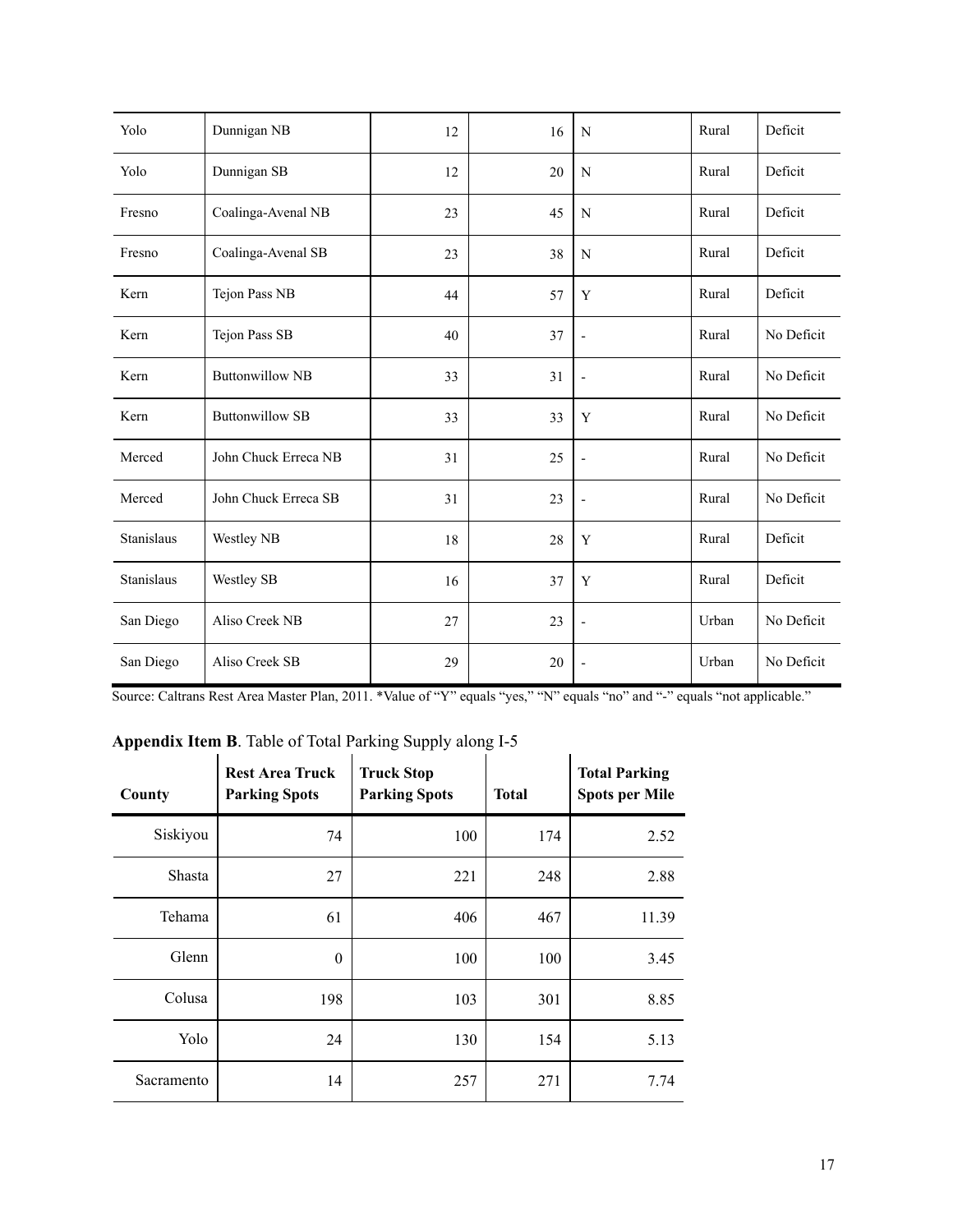| San Joaquin  | $\theta$         | 663              | 663              | 13.26            |
|--------------|------------------|------------------|------------------|------------------|
| Stanislaus   | 34               | 175              | 209              | 7.46             |
| Merced       | 62               | 249              | 311              | 9.72             |
| Fresno       | 46               | 95               | 141              | 2.14             |
| Kings        | $\boldsymbol{0}$ | 157              | 157              | 5.81             |
| Kern         | 150              | 1115             | 1265             | 14.375           |
| Los Angeles  | $\boldsymbol{0}$ | 112              | 112              | 1.45             |
| Orange       | $\boldsymbol{0}$ | $\boldsymbol{0}$ | $\boldsymbol{0}$ | $\boldsymbol{0}$ |
| San Diego    | 56               | $\theta$         | 56               | 0.78             |
| <b>Total</b> | 746              | 3883             | 4629             |                  |

Source: Caltrans rest area parking data, 2019 & Caltrans truck stop data, 2019. Caltrans truck stop data was cross-verified using data from Truck Master Fuel Finder 2011, Allstays 2019 and Google Maps 2019. Rest areas numbers reflect rest areas that may be temporarily closed. Actual truck stop parking numbers may be higher or lower as parking counts are difficult to report for unpaved lots. Parking counted if within 1 roadway mile of I-5.

| -rr<br>County | <b>Total Number of</b><br><b>Truck-Involved</b><br><b>Collisions</b> | <b>Total Number of</b><br><b>Fatigue-Related</b><br><b>Collisions (Percent</b><br>of Total) | Number of<br><b>Fatigue-Related</b><br><b>Collisions per Mile</b> | Number of<br><b>Injuries from</b><br><b>Fatigue-Related</b><br><b>Collisions</b> |
|---------------|----------------------------------------------------------------------|---------------------------------------------------------------------------------------------|-------------------------------------------------------------------|----------------------------------------------------------------------------------|
| Siskiyou      | 31                                                                   | $1(0.03\%)$                                                                                 | 0.014                                                             |                                                                                  |
| Shasta        | 58                                                                   | $2(0.03\%)$                                                                                 | 0.023                                                             | 3                                                                                |
| Tehama        | 30                                                                   | $2(0.07\%)$                                                                                 | 0.049                                                             | 3                                                                                |
| Glenn         | 20                                                                   | $1(0.05\%)$                                                                                 | 0.034                                                             | 1                                                                                |
| Colusa        | 27                                                                   | $2(0.07\%)$                                                                                 | 0.059                                                             | 3                                                                                |
| Yolo          | 27                                                                   | $2(0.7\%)$                                                                                  | 0.067                                                             | $\overline{2}$                                                                   |
| Sacramento    | 110                                                                  | $1(0.01\%)$                                                                                 | 0.029                                                             | 1                                                                                |
| San Joaquin   | 189                                                                  | $1(0.01\%)$                                                                                 | 0.020                                                             | $\mathbf{1}$                                                                     |
| Stanislaus    | 58                                                                   | $1(0.02\%)$                                                                                 | 0.036                                                             | 1                                                                                |
| Merced        | 47                                                                   | $3(0.06\%)$                                                                                 | 0.094                                                             | $\overline{2}$                                                                   |

|  | Appendix Item C. Table of Fatigue-Related Collisions along I-5 |  |  |
|--|----------------------------------------------------------------|--|--|
|  |                                                                |  |  |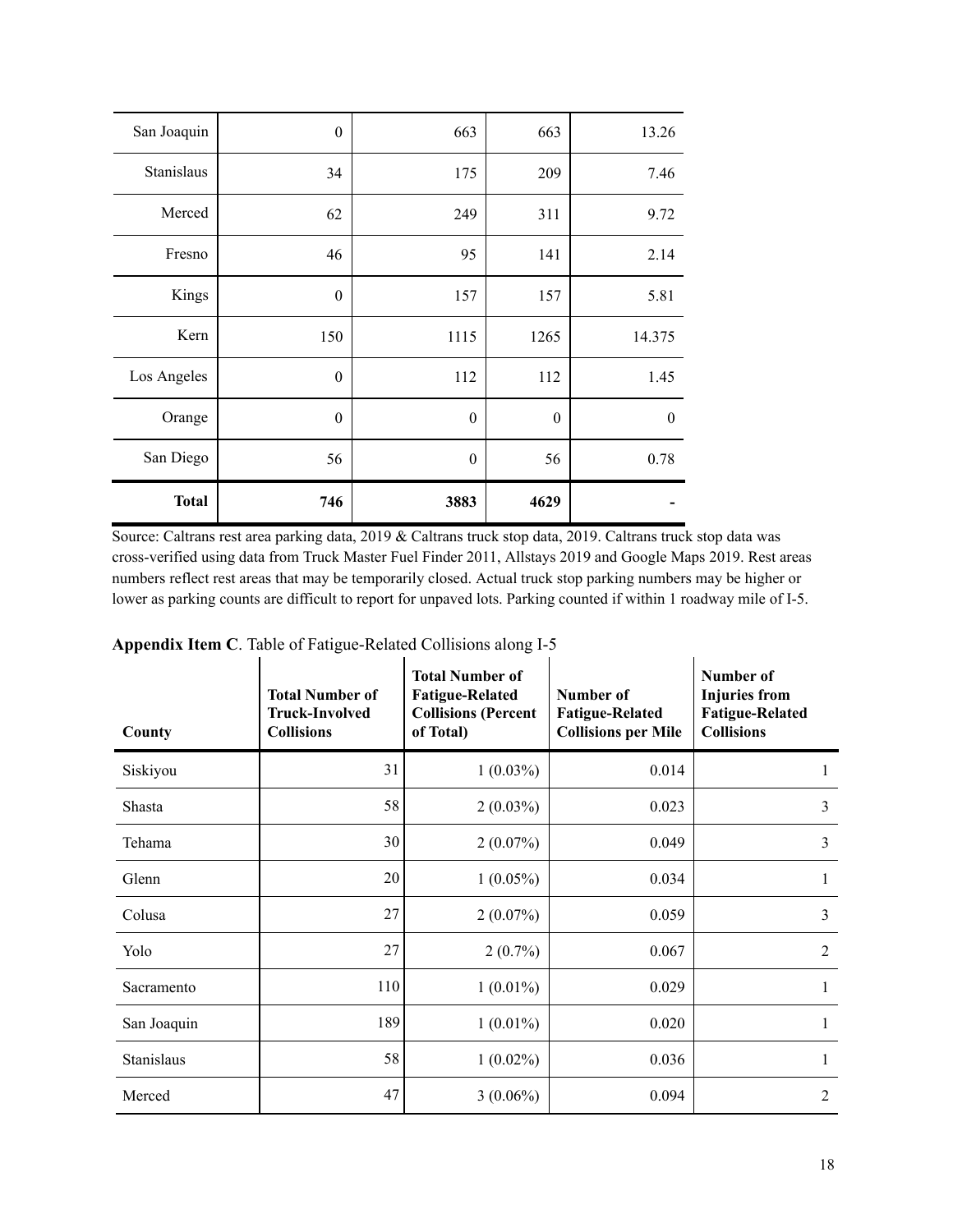| Fresno       | 79    | $3(0.04\%)$  | 0.045 | 4                             |
|--------------|-------|--------------|-------|-------------------------------|
| Kings        | 24    | $0(0\%)$     | 0.000 | $\theta$                      |
| Kern         | 181   | $3(0.02\%)$  | 0.034 |                               |
| Los Angeles  | 700   | $10(0.01\%)$ | 0.130 | 19 (6 fatalities)             |
| Orange       | 244   | $3(0.01\%)$  | 0.068 | 5                             |
| San Diego    | 153   | $1(0.01\%)$  | 0.014 | $\mathfrak{D}$                |
| <b>Total</b> | 1,978 | 36           | -     | 49 injuries<br>& 6 fatalities |

Source: CHP SWITRS Data, 2015-2018. Accessed using UC Berkeley SafeTREC TIMS. No fatalities reported with the exception of Los Angeles County.

| County      | 2015   | 2018   | <b>Percent Change</b> |
|-------------|--------|--------|-----------------------|
| Siskiyou    | 4,216  | 4,682  | 11.1%                 |
| Shasta      | 5,198  | 5,714  | 9.9%                  |
| Tehama      | 6,104  | 5,701  | $-6.6%$               |
| Glenn       | 5,410  | 5,811  | 7.4%                  |
| Colusa      | 5,661  | 5,402  | $-4.6%$               |
| Yolo        | 5,747  | 5,806  | 1.0%                  |
| Sacramento  | 8,836  | 9,497  | 7.5%                  |
| San Joaquin | 14,900 | 15,308 | 2.7%                  |
| Merced      | 7,130  | 7,538  | 5.7%                  |
| Fresno      | 7,298  | 8,331  | 14.2%                 |
| Kings       | 6,834  | 7,489  | 9.6%                  |
| Kern        | 7,686  | 7,208  | $-6.2%$               |
| Los Angeles | 9,573  | 9,446  | $-1.3%$               |
| Orange      | 5,172  | 5,497  | 6.3%                  |

# **Appendix Item D**. Table of Average AADT (Traffic Counts) for Trucks in 2015 & 2018

Source: Caltrans Traffic Census, 2018 and 2015. Counts are calculated for vehicles with 5+ axles and averaged by county. Data not available for Stanislaus county.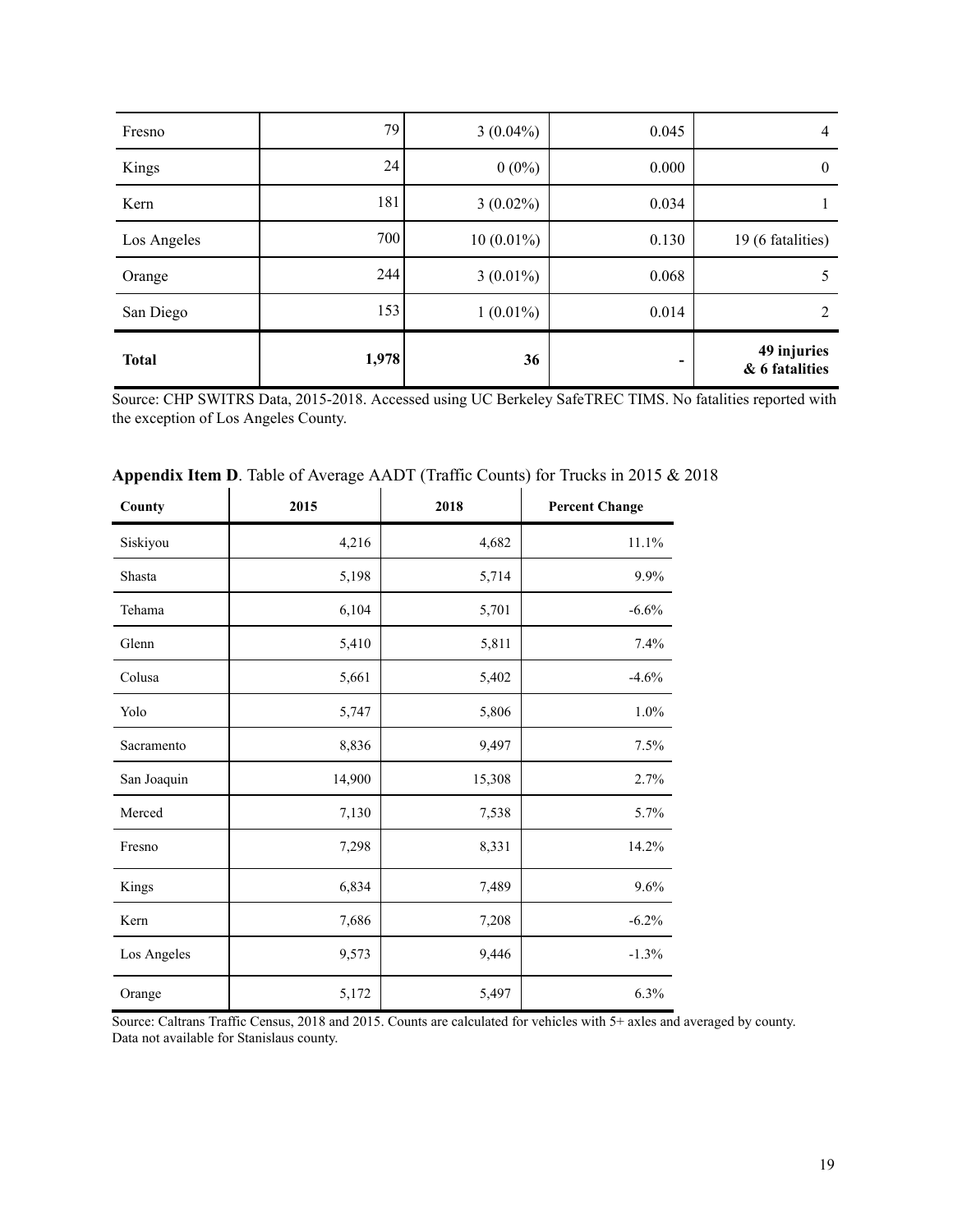#### **Acknowledgements**

Funding for this project was provided by UC Berkeley Safe Transportation and Research Education Center (SafeTREC) and the Collaborative Sciences Center for Road Safety (CSCRS), a U.S. Department of Transportation-funded National University Transportation Center led by the University of North Carolina at Chapel Hill's Highway Safety Research Center.

#### **Bibliography**

Allstays (2019). https://www.allstays.com/.

American Truck Parking. (2019). About American Truck Parking. UC Berkeley Transportation Sustainability Research Center. Retrieved from https://www.americantruckparking.com/about-us/.

Banerjee, I., Lee, J., Jang, K., Pande, S., & Ragland, D. (2010). Rest Areas – Reducing Accidents Involving Driver Fatigue (Rep.). California Path Program, Institute of Transportation Studies, University of California, Berkeley.

Beltzer, M. (2000). Sweatshops on Wheels.

Boris, C. & Johnson, M. (2015). Managing Critical Truck Parking Tech Memo #1: Commercial Driver Perspectives on Truck Parking. American Transportation Research Institute.

California Department of Transportation (2019). Safety Roadside Rest Areas. Retrieved from https://dot.ca.gov/programs/design/lap-landscape-architecture-and-community -livability/lap-liv-h-safety-roadside-rest-areas.

California Department of Transportation (2019). 2020 Freight Mobility Plan.

California Department of Transportation (2011). Safety Roadside Rest Area Master Plan.

California Department of Transportation (2019). Traffic Volumes. Retrieved from https://dot.ca.gov/programs/traffic-operations/census/traffic-volumes.

California Department of Transportation (2019), Truck Stops. Retrieived from https://dot.ca.gov/programs/traffic-operations/legal-truck-access/truck-stops.

California Office of Traffic Safety. (2019). Drowsy Driving Campaign. Retrieved from https://www.ots.ca.gov/media-and-research/campaigns/drowsy-driving/.

Chen, K., Cross, R., Fleger, S., Haas, R., Noltenius, J. Pécheux, K., & Trombly, J. (2002). Study of Adequacy of Commercial Truck Parking Facilities - Technical Report. Federal Highway Administration.

Dills, T. (2015). The rise of pay-to-park. Overdrive. Retrieved from https://www.overdriveonline.com/the-rise-ofpay-to-park/.

Dornbusch, D. & Kress, E. (1991). Commercialization of Rest Areas in California. Transportation Research Board.

Dornbusch, D., Ramey, J., & Kniss, J. (2009). Partnership Strategies for Safety Roadside Rest Areas. California Department of Transportation.